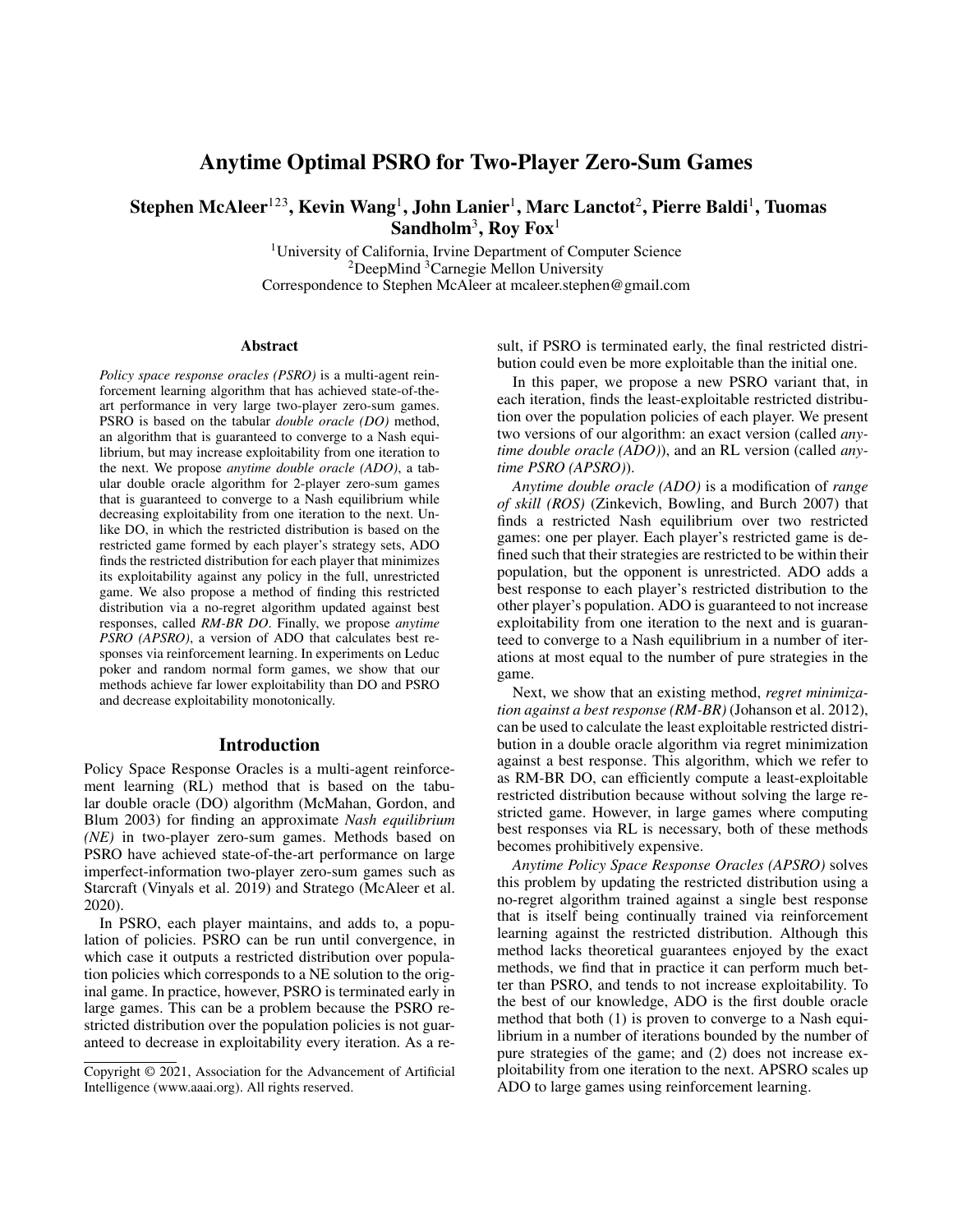To summarize, our contributions are as follows:

- We present ADO, a double oracle algorithm that is guaranteed to not increase exploitability from one iteration to the next.
- We present RM-BR DO, a method for efficiently finding the least-exploitable restricted distribution in ADO via a no-regret procedure against best responses.
- We present APSRO, a reinforcement learning version of ADO that outperforms PSRO in all of our experiments and, unlike PSRO, tends to not increase exploitability.

#### Background

We consider extensive-form games with perfect recall (Hansen, Bernstein, and Zilberstein 2004). An extensiveform game progresses through a sequence of player actions, and has a *world state*  $w \in W$  at each step. In an N-player game,  $A = A_1 \times \cdots \times A_N$  is the space of joint actions for the players.  $A_i(w) \subseteq A_i$  denotes the set of legal actions for player  $i \in \mathcal{N} = \{1, \ldots, N\}$  at world state w and  $a = (a_1, \ldots, a_N) \in \mathcal{A}$  denotes a joint action. At each world state, after the players choose a joint action, a transition function  $\mathcal{T}(w, a) \in \Delta^{\mathcal{W}}$  determines the probability distribution of the next world state  $w'$ . Upon transition from world state w to w ′ via joint action a, player i makes an *observation*  $o_i = O_i(w, a, w')$ . In each world state w, player i receives a reward  $\mathcal{R}_i(w)$ . The game ends when the players reach a terminal world state. In this paper, we consider games that are guaranteed to end in a finite number of actions.

A *history* is a sequence of actions and world states, denoted  $h = (w^0, a^0, w^1, a^1, \dots, w^t)$ , where  $w^0$  is the known initial world state of the game.  $\mathcal{R}_i(h)$  and  $\mathcal{A}_i(h)$  are, respectively, the reward and set of legal actions for player  $i$  in the last world state of a history h. An *information set* for player i, denoted by  $s_i$ , is a sequence of that player's observations and actions up until that time  $s_i(h) = (a_i^0, o_i^1, a_i^1, \dots, o_i^t)$ . Define the set of all information sets for player i to be  $\mathcal{I}_i$ . The set of histories that correspond to an information set  $s_i$  is denoted  $\mathcal{H}(s_i) = \{h : s_i(h) = s_i\}$ , and it is assumed that they all share the same set of legal actions  $A_i(s_i(h)) = A_i(h)$ .

A player's *strategy*  $\pi_i$  is a function mapping from an information set to a probability distribution over actions. A *strategy profile*  $\pi$  is a tuple  $(\pi_1, \ldots, \pi_N)$ . All players other than  $i$  are denoted  $-i$ , and their strategies are jointly denoted  $\pi_{-i}$ . A strategy for a history h is denoted  $\pi_i(h) = \pi_i(s_i(h))$ and  $\pi(h)$  is the corresponding strategy profile. When a strategy  $\pi_i$  is learned through RL, we refer to the learned strategy as a *policy*.

The *expected value* (*EV*)  $v_i^{\pi}(h)$  for player *i* is the expected sum of future rewards for player  $i$  in history  $h$ , when all players play strategy profile  $\pi$ . The EV for an information set  $s_i$  is denoted  $v_i^{\pi}(s_i)$  and the EV for the entire game is denoted  $v_i(\pi)$ . A *two-player zero-sum* game has  $v_1(\pi)$  +  $v_2(\pi) = 0$  for all strategy profiles  $\pi$ . The EV for an action in an information set is denoted  $v_i^{\pi}(s_i, a_i)$ . A *Nash equilibrium (NE)* is a strategy profile such that, if all players played their NE strategy, no player could achieve higher EV by deviating

from it. Formally,  $\pi^*$  is a NE if  $v_i(\pi^*) = \max_{\pi_i} v_i(\pi_i, \pi_{-i}^*)$ for each player i.

The *exploitability*  $e(\pi)$  of a strategy profile  $\pi$  is defined as  $\hat{e}(\pi) = \sum_{i \in \mathcal{N}} \max_{\pi'_i} v_i(\pi'_i, \pi_{-i})$ . A *best response (BR)* strategy  $\mathbb{BR}_i(\pi_{-i})$  for player *i* to a strategy  $\pi_{-i}$ is a strategy that maximally exploits  $\pi_{-i}$ :  $\mathbb{BR}_i(\pi_{-i})$  =  $\arg \max_{\pi_i} v_i(\pi_i, \pi_{-i})$ . An  $\epsilon$ -best response ( $\epsilon$ -BR) strategy  $\mathbb{BR}_{i}^{\epsilon}(\pi_{-i})$  for player i to a strategy  $\pi_{-i}$  is a strategy that is at most  $\epsilon$  worse for player i than the best response:  $v_i(\mathbb{BR}_i^{\epsilon}(\pi_{-i}), \pi_{-i}) \geq v_i(\mathbb{BR}_i(\pi_{-i}), \pi_{-i}) - \epsilon$ . An  $\epsilon$ -*Nash equilibrium (* $\epsilon$ *-NE)* is a strategy profile  $\pi$  in which, for each player *i*,  $\pi_i$  is an  $\epsilon$ -BR to  $\pi_{-i}$ .

A *normal-form game* is a single-step extensive-form game. An extensive-form game induces a normal-form game in which the legal actions for player  $i$  are its deterministic strategies  $\chi_{s_i \in \mathcal{I}_i}$ ,  $\mathcal{A}_i(s_i)$ . These deterministic strategies are called *pure strategies* of the normal-form game. A *mixed strategy* is a distribution over a player's pure strategies.

#### Related Work

## Double Oracle (DO) and Policy Space Response Oracles (PSRO)

Double Oracle (McMahan, Gordon, and Blum 2003) is an algorithm for finding a NE in normal-form games. The algorithm works by keeping a population of strategies  $\Pi^t$  at time t. Each iteration a NE  $\pi^{*,t}$  is computed for the game restricted to strategies in  $\Pi^t$ . Then, a best response to this NE for each player  $\mathbb{BR}_i(\pi^{*,t}_{-i})$  is computed and added to the population  $\Pi_i^{t+1} = \Pi_i^t \cup \{ \mathbb{BR}_i(\pi_{-i}^{*,t}) \}$  for  $i \in \{1,2\}$ . The DO algorithm is described in Algorithm ??. Although in the worst case DO must expand all pure strategies, in many games DO empirically terminates early and outperforms existing methods. An interesting open problem is characterizing games where DO will outperform existing methods.

| <b>Algorithm 1: Double Oracle</b>                        |
|----------------------------------------------------------|
| <b>Result:</b> Nash Equilibrium                          |
| Input: initial population $\Pi^0$                        |
| while <i>Not terminated</i> do                           |
| Solve game restricted to policies in $\Pi^t$ to get      |
| meta-distribution $\pi^r$                                |
| for $i \in \{1, 2\}$ do                                  |
| Find a best response $\mathbb{BR}_i(\pi_{-i}^r)$         |
| $\Pi_i^{t+1} = \Pi_i^t \cup \mathbb{BR}_i(\pi_{-i}^r)$   |
| end                                                      |
| <b>if</b> No novel best response exists for both players |
| then                                                     |
| Return $\pi^r$                                           |
| end                                                      |
|                                                          |

Policy-Space Response Oracles (PSRO) (Lanctot et al. 2017) approximates the Double Oracle algorithm. The restricted-game NE is computed on the empirical game matrix  $U^{\Pi}$ , generated by having each policy in the population Π play each opponent policy and tracking average utility in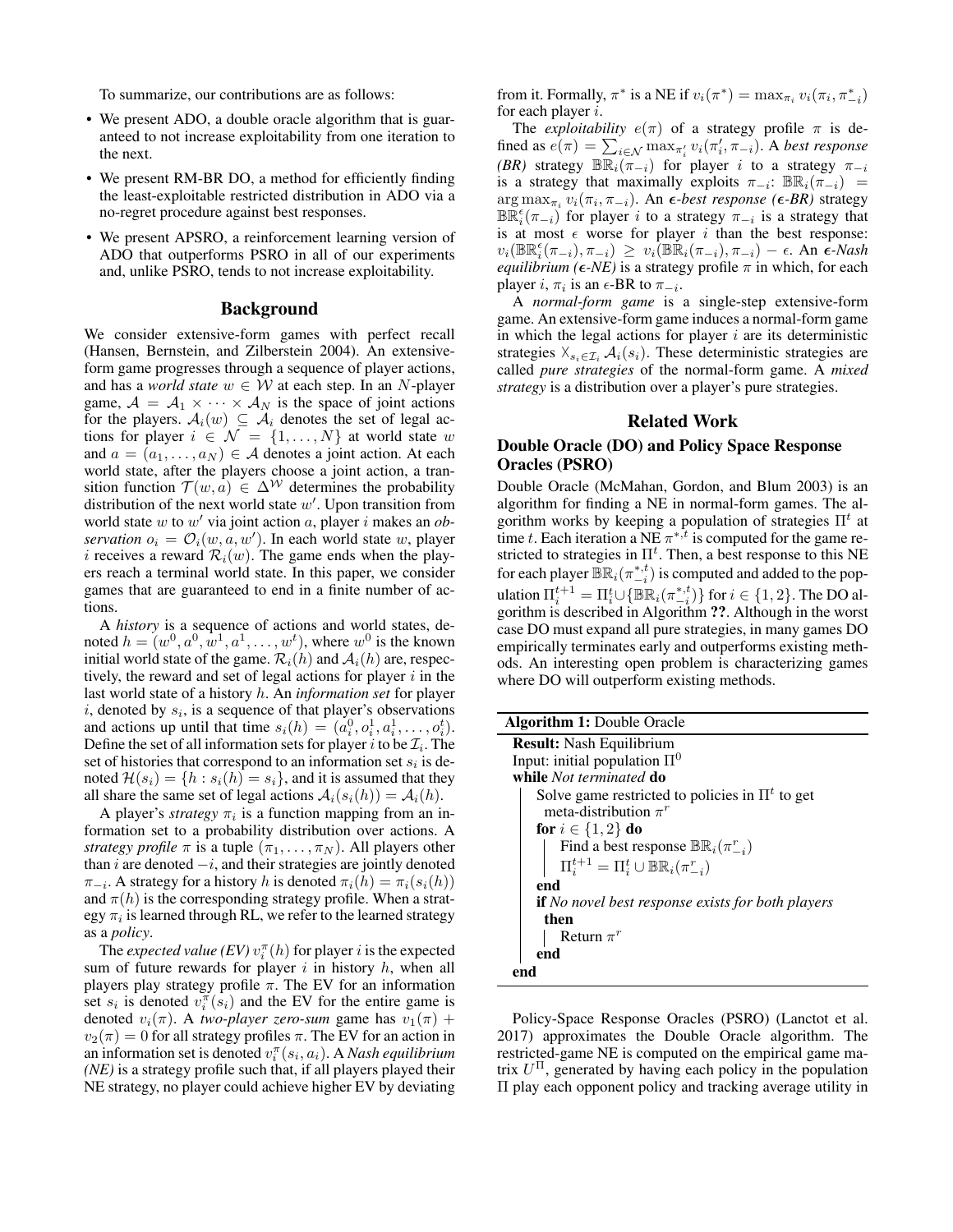a  $\Pi_1 \times \Pi_2$  payoff matrix (Wellman 2006). In each iteration, an approximate best response to the current restricted NE over the policies is computed via any RL algorithm.

#### Minimum-Regret Constrained Profile

The concept of finding a low-exploitability distribution in a restricted game was also explored in Jordan, Schvartzman, and Wellman (2010) and Wang, Ma, and Wellman (2021), where they define the *minimum regret constrained profile* as the distribution over a restricted population that achieves the lowest exploitability. In this paper, we use the term *leastexploitable restricted distribution* instead of minimum regret constrained profile. We demonstrate that RM-BR (Johanson et al. 2012) can be used to calculate the least-exploitable restricted distribution, and we incorporate this method into a DO algorithm that converges to an approximate Nash equilibrium through our algorithm RM-BR DO. We also present APSRO, which extends RM-BR DO to large games through RL.

### Range of Skill (ROS)

This paper presents ADO, a modification to the *range of skill (ROS)* algorithm introduced in (Zinkevich, Bowling, and Burch 2007) and further explored in (Hansen, Miltersen, and Sørensen 2008). ROS is a variant of the DO algorithm that produces a series of restricted games by iteratively adding new strategies. As in ADO, ROS defines two seperate restricted games where one player is restricted to play strategies in their population while the other player is unrestricted. Also as in ADO, the restricted distribution is part of a Nash equilibrium strategy profile for the restricted game and is therefore the least-exploitable restricted distribution. However, ADO and ROS differ in the strategy that they add to the unrestricted player's population. ADO adds a best response to a restricted Nash equilibrium, while ROS adds a strategy that is part of a restricted NE.

This difference proves crucial when scaling up to large games. In large games, solving the restricted game where one player is unrestricted is infeasible and as a result methods based on ROS cannot scale to large games. Alternatively, since ADO only adds best responses, it naturally scales to large games via APSRO where the best responses are learned through RL. Additionally, while ROS, like ADO, decreases exploitability monotonically and performs well in practice, the only known convergence guarantees for ROS are asymptotic with a convergence rate that is exponential in the size of the game (Hansen, Miltersen, and Sørensen 2008). Conversely, ADO is guaranteed to converge in a number of iterations at most the number of pure strategies in a game. Finally, ROS is only guaranteed to reach an  $\epsilon$ -Nash, not an exact NE, whereas ADO reaches an exact NE upon termination.

### Anytime Double Oracle (ADO)

The double oracle (DO) algorithm is guaranteed to converge because in the worst case it must expand all pure strategies, at which point it terminates at a Nash equilibrium (NE). Unfortunately, before convergence, there is no guarantee on the exploitability of the restricted-game NE. In fact, DO can increase exploitability from one iteration to the next.

To see this, consider the game in Figure 1. If both players start with a population consisting only of the first strategy (top row and left column), then the best response for each player is the second strategy, giving that player value 1 , for a total exploitability of 2. However, in the next iteration DO will include both the first and second strategies in the population for both players, and the restricted-game NE will give probability 1 to the second strategy. This restricted NE has exploitability of 4. We also provide a generalization to this bad case in Section and show empirically that DO does indeed arbitrarily increase exploitability before terminating in this class of games.

In this paper, we introduce Anytime Double Oracle (ADO), which is guaranteed to not increase exploitability from one iteration to the next. Like DO, ADO maintains a population  $\Pi^t$  at every timestep t. Also like DO, in every iteration a Nash equilibrium is computed on a restricted game and a best response to this restricted NE is computed and added to both populations. However, unlike DO, a different restricted game is created for each player. The restricted game  $G<sup>i</sup>$  for player i is created by restricting that player to only play strategies included in their population  $\Pi_i$ , while the opponent can play any strategy in the full game. The game value of  $G^i$  for player i is

$$
\max_{\pi_i \in \Pi_i} \min_{\pi_{-i}} v_i(\pi_i, \pi_{-i}).\tag{1}
$$

The restricted game  $G<sup>i</sup>$  for player i is then solved for both players to get a restricted NE  $(\pi_1^i, \pi_2^i)$  for both players. We refer to the restricted player's mixed strategy as the restricted NE  $\pi_i^r = \pi_i^i$ . The restricted NE for player i is the least exploitable mixed strategy supported by player *i*'s population. Note that in large games this restricted game will be prohibitively large to solve, and will require APSRO, introduced later in this paper.

Next, a best response  $\beta_i = \mathbb{BR}(\pi_{-i}^r)$  is computed for each player i against the restricted-NE mixed strategy of the restricted opponent, and is added to the player's population. If there are multiple best responses, a novel best response  $\beta_i \notin \Pi_i$  is chosen that is not currently in that player's population. ADO is described in Algorithm ??.

ADO is guaranteed to terminate because there are finitely many pure strategies in the original game. When ADO terminates, the restricted NE is a Nash equilibrium in the original game (Proposition 2). Unlike DO, the exploitability of the restricted NE does not increases from one iteration to the next (Proposition 1).

Proposition 1. *The exploitability of ADO is monotonically non-increasing.*

*Proof.* Let  $\pi^t$  be the restricted NE in ADO at iteration t. Then for player *i*, since  $\Pi_i^t \subseteq \Pi_i^{t+1}$ 

$$
v_i(\pi_i^t, \mathbb{BR}_{-i}(\pi_i^t)) = \max_{\pi_i \in \Pi_i^t} \min_{\pi_{-i}} v_i(\pi_i, \pi_{-i})
$$
  
\$\leq\$ max<sub>pi\_i \in \Pi\_i^{t+1} \pi\_{-i}\$  
\$\leq\$  $\pi_i \in \Pi_i^{t+1} \pi_{-i}$
$$
= v_i(\pi_i^{t+1}, \mathbb{BR}_{-i}(\pi_i^{t+1})).
$$
 (2)$</sub>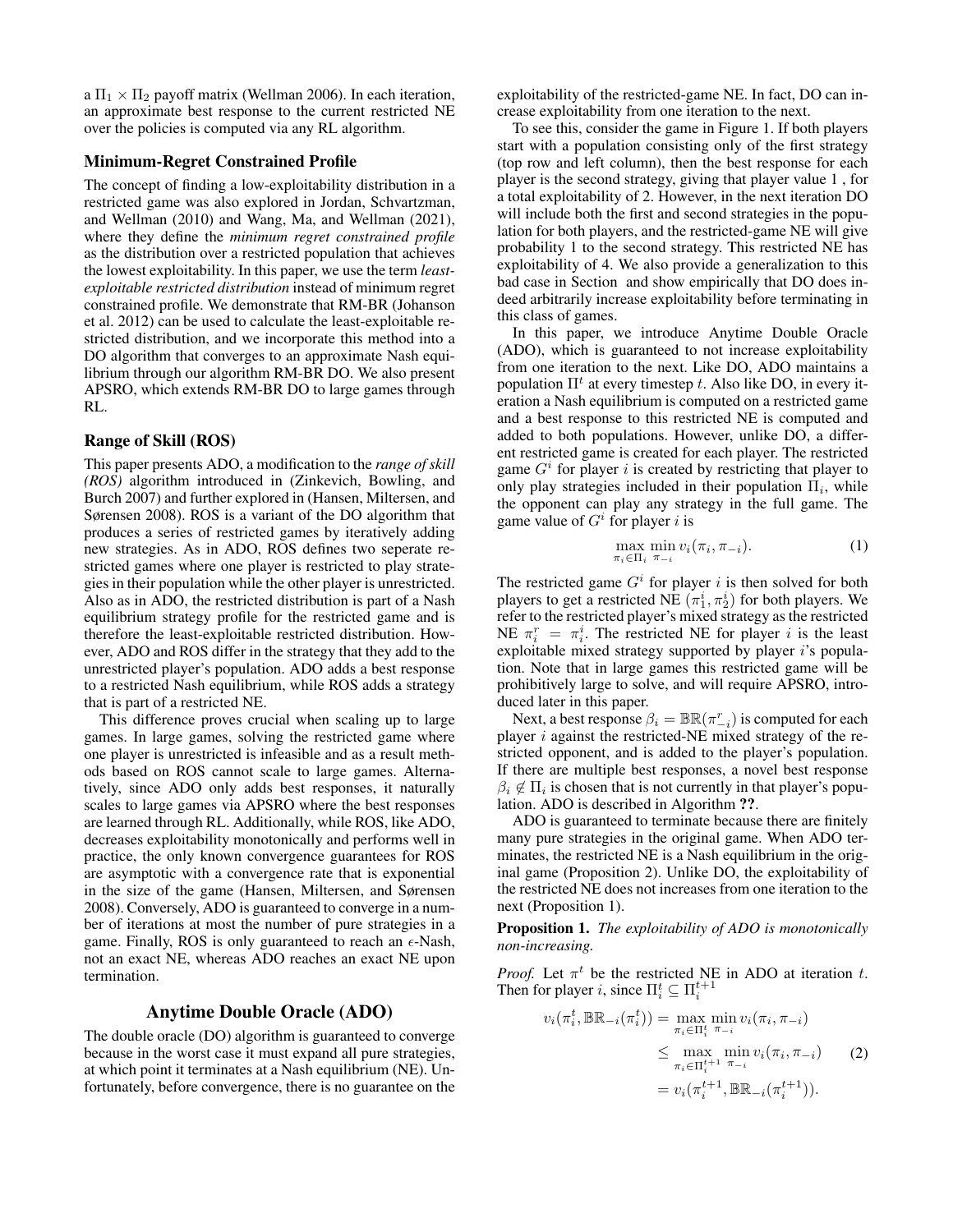

Figure 1: In DO, a single restricted game is created and solved. Since this restricted game does not consider strategies outside of the population, it can lead to exploitable restricted distributions, as shown in the top figure. Conversely, ADO creates two restricted games where the opponent is unrestricted. These restricted games are then solved which results in the least-exploitable restricted distributions for both players.

| <b>Algorithm 2:</b> Anytime Double Oracle (ADO)          |
|----------------------------------------------------------|
| <b>Result:</b> Nash Equilibrium                          |
| Input: initial population $\Pi^0$                        |
| while <i>Not terminated</i> do                           |
| for $i \in \{1, 2\}$ do                                  |
| Solve restricted game defined in equation 1 to           |
| get meta-distribution $\pi_i^r$                          |
| Find a novel best response $\mathbb{BR}_i(\pi_{-i}^r)$   |
| $\Pi_i^{t+1} = \Pi_i^t \cup \mathbb{BR}_i(\pi_{-i}^r)$   |
| end                                                      |
| <b>if</b> No novel best response exists for both players |
| then                                                     |
| Return $\pi^r$                                           |
| end                                                      |
|                                                          |

Since each player's value is monotonically non-decreasing, the value of the best response is non-increasing, and the exploitability of  $\pi^t$  is also non-increasing:

$$
e(\pi^{t+1}) := -\sum_{i} v_i(\pi_i^{t+1}, \mathbb{BR}_{-i}(\pi_i^{t+1}))
$$
  

$$
\leq -\sum_{i} v_i(\pi_i^{t}, \mathbb{BR}_{-i}(\pi_i^{t})) = e(\pi^{t}).
$$
 (3)

 $\Box$ 

To illustrate this property of ADO, consider the algorithm dynamics on the DO bad case given in Figure 1. Similar to DO, ADO adds the second strategy to the population in the first iteration. Now, however, instead of taking the second strategy with probability 1 as DO does, ADO solves the restricted game where one player is restricted to the first two strategies and the other is unrestricted and can play all three strategies. The Nash equilibrium of this game for the restricted player is to play the first strategy with probability  $\frac{2}{3}$ and to play the second strategy with probability  $\frac{1}{3}$ . This strategy results in a total exploitability of  $\frac{4}{3}$ , compared with the DO exploitability of 4 and the initial ADO exploitability of 2. In addition to this property of never increasing exploitability, ADO is guaranteed to converge to a Nash equilibrium, as shown below.

Proposition 2. *When ADO terminates, the restricted NE of both players is a Nash equilibrium in the full game.*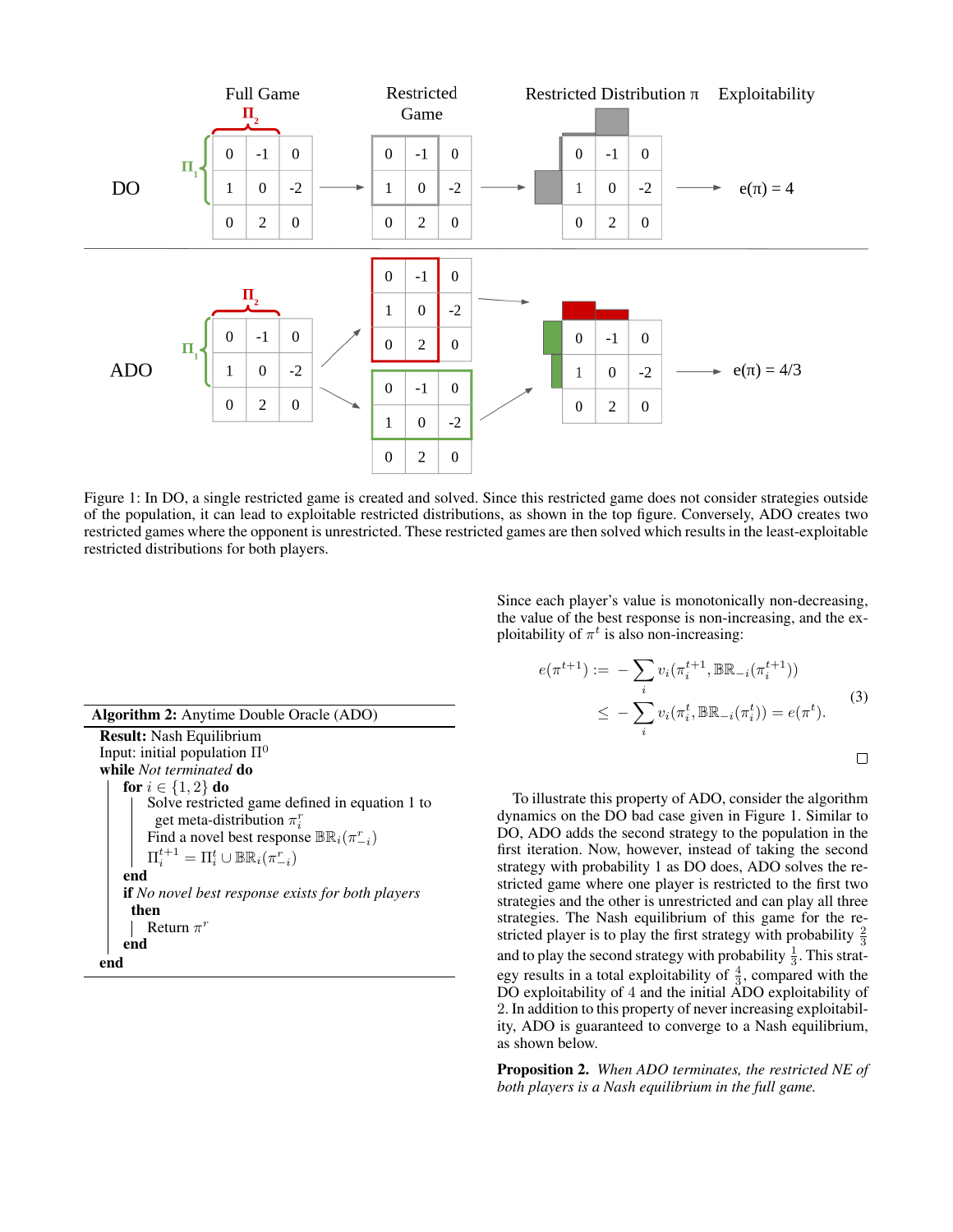

Figure 2: RM-BR converges to the Nash equilibrium of the restricted game by updating the restricted distribution via a no-regret algorithm against a best response at every iteration. Here the best response to the current restricted distribution is indicated by the arrow and the restricted distribution is in green. RM-BR allows us to produce a low-exploitability restricted distribution without solving the full restricted game. This basic idea is the core of APSRO as well, where we use the best response that is being trained as a proxy for the true best response and update the restricted distribution the same way.

*Proof.* Let  $(\pi_1^r, \pi_2^r)$  and  $(\pi_1', \pi_2^r)$  be the Nash equilibria in the restricted games  $G^1$  and  $G^2$  for player 1 and 2, respectively, upon termination. If  $\pi'_1$  or  $\pi'_2$  have support outside the population, ADO would not terminate, because there would exist another novel best response. So the support of both  $\pi'_1$ and  $\pi'_2$  must be inside the population, which makes them feasible for their respective player's restricted game. Then

$$
v_1(\pi_1^r, \pi_2^r) \le v_1(\pi_1', \pi_2^r) \n\le v_1(\pi_1', \pi_2') \n\le v_1(\pi_1^r, \pi_2') \n\le v_1(\pi_1^r, \pi_2^r).
$$
\n(4)

The four inequalities follow, in order, because: (a) player 1 doesn't want to deviate from  $\pi'_1$  to  $\pi_1^r$  in  $G^2$ ; (b) player 2 doesn't want to deviate from  $\pi_2^r$  to  $\pi_2^j$  in  $G^2$ ; (c) player 1 doesn't want to deviate from  $\pi_1^r$  to  $\pi_1'$  in  $G^1$ ; and (d) player 2 doesn't want to deviate from  $\pi'_2$  to  $\pi_2^r$  in  $G^1$ .

Therefore,  $v_1(\pi_1^r, \pi_2^r) = v_1(\pi_1^r, \pi_2^r)$  which implies that player 1 has no incentive to deviate from  $\pi_1^r$  to  $\pi_1^r$  or any other strategy against  $\pi_2^r$ . A symmetric argument holds for player 2, implying that  $\pi^r$  is a Nash equilibrium in the full game. П

# Regret-Minimizing against a BR Double Oracle (RM-BR DO)

In this section we propose a specific form of ADO called RM-BR DO, which finds least exploitable restricted strategies  $\pi_i^r$  for the restricted player of each restricted game. RM-BR DO uses a regret minimization vs. a best response (RM-BR) method that is similar to CFR-BR (Johanson et al. 2012): the restricted player uses regret minimization (RM) to find its mixed strategy, alternating with the unrestricted opponent finding best responses (BR). Interestingly, despite not computing the full restricted NE in each restricted game, RM-BR DO is guaranteed to not increase exploitability from one iteration to the next by more than the approximation errors of the RM and BR oracles.

For a given game (later, this will be each restricted game), RM-BR (Johanson et al. 2012) works as follows. First, a regret-minimizing (RM) algorithm, such as regret matching (Hart and Mas-Colell 2000), is initialized. Then, in every

iteration, a best response to the current RM strategy is calculated. Next, the RM strategy is updated with respect to this best response. In this work, we use the Exp3 update rule (Auer et al. 1995) to update the RM strategy, but any regretminimizing algorithm would work. RM-BR is described in Algorithm 3.

Proposition 3. *RM-BR with a regret minimizing algorithm*  $t$ hat has regret  $R_t$  at iteration  $t$  will output a distribution  $\pi^n$ *such that*  $e(\pi^n) \leq \frac{R_n}{n}$ *.* 

*Proof.* The proof follows the same argument as used in Theorem 3 of Johanson et al. (2012).  $\Box$ 

In RM-BR DO, we use RM-BR to compute the restricted NE  $\pi^r$  in each iteration of ADO. Formally, RM-BR DO keeps a population of pure strategies  $\Pi^t$  at time t. In each iteration,  $\pi^r$  is initialized to a uniform distribution over pure strategies in both populations, and in an inner loop updated against a series of best responses, as in RM-BR. The final best response to the restricted NE is added as a strategy to the population for both players. The algorithm terminates when the difference between the game value of each player's restricted game is less than  $\epsilon$ , indicating that  $\pi^r$  is an  $\epsilon$ -NE in the original game (Hansen, Miltersen, and Sørensen 2008).

Proposition 4. *Assume RM-BR DO runs sufficiently many RM-BR inner-loop updates in each iteration such that the exploitability in each restricted game is at most* ϵ*. Then the ex-*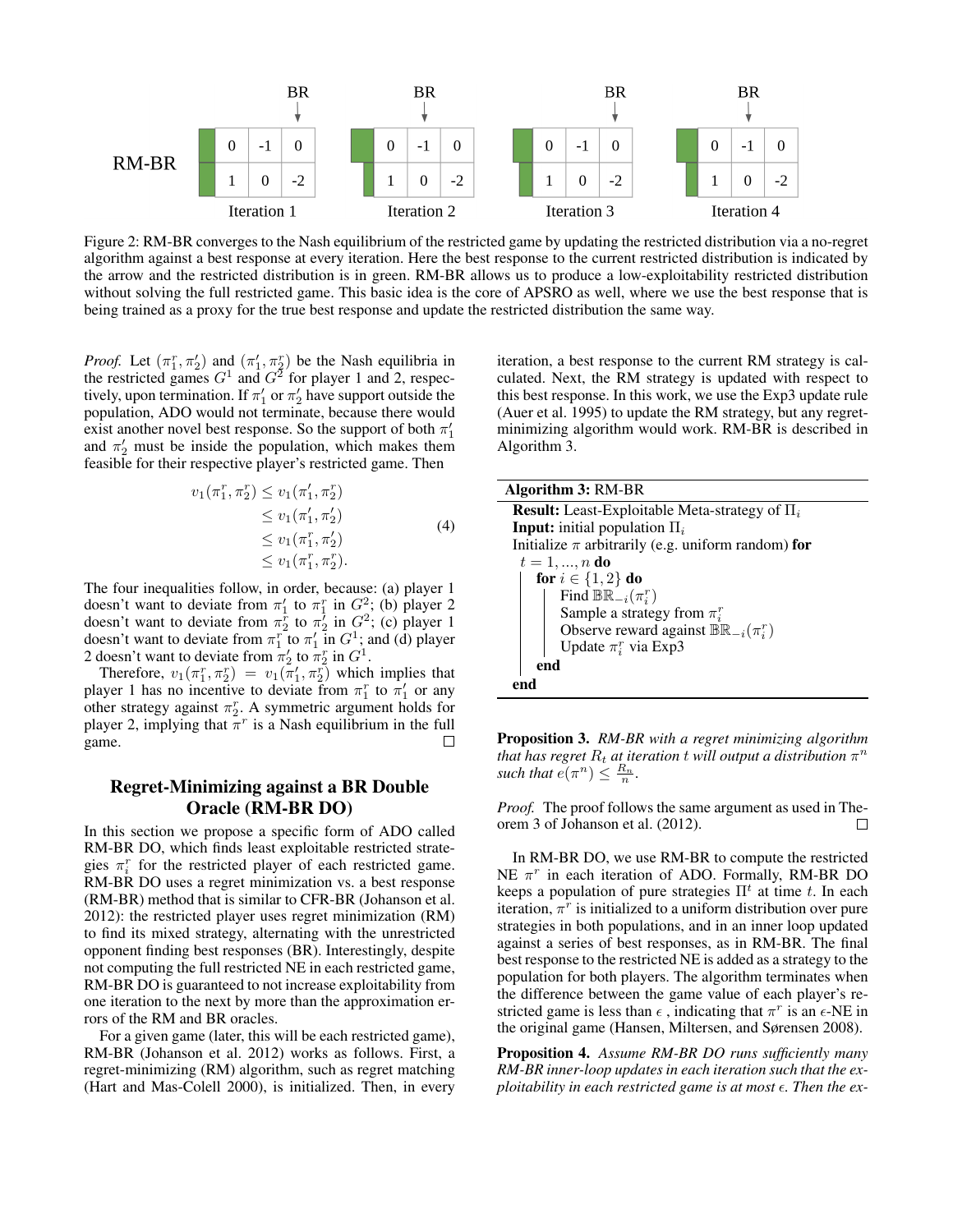

Figure 3: In APSRO, the following happens in one iteration: (1) Two restricted games are created where one player is unrestricted, one for each player. (2) For both players, a BR is trained against the restricted distribution while the restricted distribution is updated via a no-regret algorithm against this BR. (3) This BR is then added to the population.

| Algorithm 4: RM-BR DO                                                       |
|-----------------------------------------------------------------------------|
| <b>Result:</b> Approximate Nash Equilibrium                                 |
| Input: initial population $\Pi^0$                                           |
| while Not terminated do                                                     |
| Get meta-distribution $\pi^r$ via RM-BR                                     |
| Find $\mathbb{BR}_i(\pi_{-i}^r)$ for $i \in \{1,2\}$                        |
| $\Pi_i^{t+1} = \Pi_i^t \cup \mathbb{BR}_i(\pi_{-i}^r)$ for $i \in \{1, 2\}$ |
|                                                                             |

*ploitability of RM-BR DO will never increase by more than* 2€ *from one iteration to the next.* 

*Proof.* Let  $\pi^t$  be the restricted NE of RM-BR DO at iteration t. Then since  $\Pi_i^t \subseteq \Pi_i^{t+1}$ 

$$
v_i(\pi_i^t, \mathbb{BR}_{-i}(\pi_i^t)) \le \max_{\pi_i \in \Pi_i^t} \min_{\pi_{-i}} v_i(\pi_i, \pi_{-i})
$$
  
\n
$$
\le \max_{\pi_i \in \Pi_i^{t+1}} \min_{\pi_{-i}} v_i(\pi_i, \pi_{-i})
$$
  
\n
$$
\le v_i(\pi_i^{t+1}, \mathbb{BR}_{-i}(\pi_i^{t+1})) + \epsilon.
$$

## Anytime PSRO (APSRO)

Although the exploitability of RM-BR DO will never increase much, it needs to compute many different best responses in each inner loop iteration. This can quickly become infeasible, especially in large games. In this section we introduce a scalable version of ADO, called Anytime PSRO (APSRO).

Instead of recomputing a best response in every innerloop iteration, APSRO maintains one approximate best response RL policy and updates it for a small number of steps Algorithm 5: Anytime PSRO (APSRO)

Result: Meta-Distribution over Population Input: initial population  $\Pi^0$ while *Not terminated* do for  $t = 1, ..., n$  do for  $i \in \{1,2\}$  do for  $j = 1, ..., m$  do Update  $\mathbb{B} \mathbb{R}_{-i}(\pi_i^r)$  toward a best response  $\mathbb{BR}_{-i}(\pi_i^r)$ end Sample a strategy from  $\pi_i^r$ Observe reward against  $\mathbb{B} \mathbb{R}_{-i}(\pi_i^r)$ Update  $\pi_i^r$  via Exp3 end end  $\Pi_i^{t+1} = \Pi_i^t \cup \hat{\mathbb{B}} \hat{\mathbb{R}}_i (\pi_{-i}^r)$  for  $i \in \{1,2\}$ end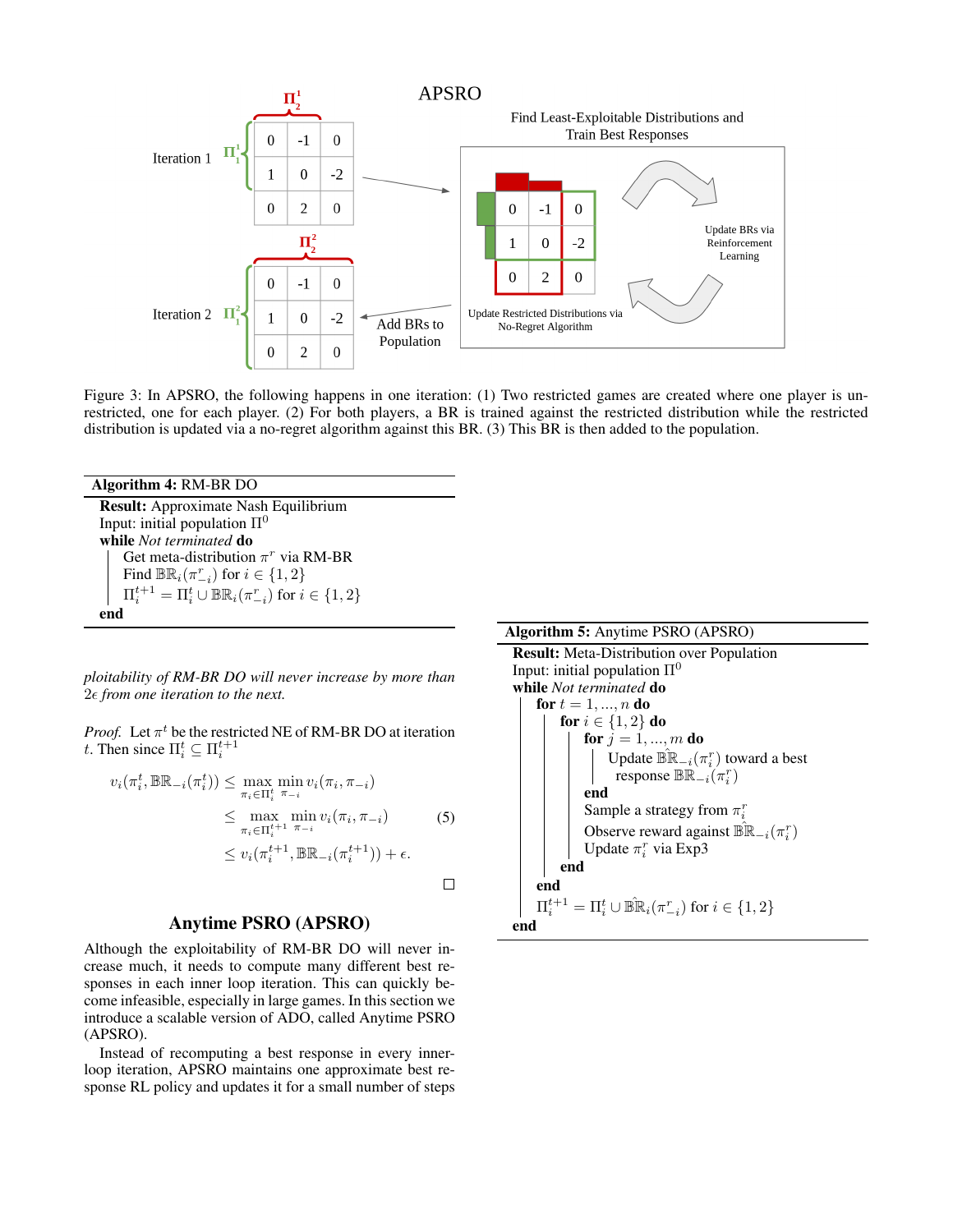

Figure 4: Tabular Methods

in each inner-loop iteration. To speed up the algorithm, AP-SRO can update the approximate best response in fewer iterations than are necessary to get a full best response. This hyperparameter for the number of best-response updates per every Exp3 update trades off between theoretical guarantees and speed.

The updates to the best response can be made through a variety of algorithms. In this paper we show experiments with updates via tabular Q-learning as well as deep reinforcement learning.

## **Experiments**

We report results on normal form games, Leduc poker, Goofspiel, and a continuous-action game introduced in McAleer et al. (2021). Details of these games are included in the appendix.

### Experiments with Tabular Methods

In this section we report ADO and RM-BR DO results with oracle best responses and tabular Q learning best responses. In all ADO experiments we solve the restricted games using a linear program.

DO Bad Case To demonstrate how DO can increase exploitability every iteration besides the last, we present a generalization of the game presented in Figure 1. Consider a game where all values are  $0$ , except if the row index  $r$  is one  $\sum_{i=0}^{r} 2^{i} + 2i$ , or if the column index c is one more than the more than the column index  $c$ , in which case the value is row index r, in which case the value is  $\sum_{i=0}^{c} -2^{i} + 2i$ . r0.23



We plot the performance of DO and ADO in this game with 9 actions in Figure and show that DO increases exploitability in every iteration except the last, while ADO does not increase exploitability.

Random Normal-Form Games To create random normal-form games, we sample values from  $Uniform(0,1)$ . Figure 4a shows results on random normal-form games with 500 actions. We see that ADO greatly outperforms DO and tends to not increase exploitability.

Leduc Poker We test RM-BR DO on Leduc poker in OpenSpiel (Lanctot et al. 2019) and compare it with DO. As shown in Figure 4b, RM-BR DO outperforms DO and does not increase exploitability, but the performance of the two algorithms converges at the end. Although RM-BR DO requires many inner-loop best-response iterations, it is guaranteed to not increase exploitability much from one iteration to the next, and APSRO approximates this process.

Leduc Poker with Tabular Q Learning Best Responses In this section we have a tabular Q learning agent as the best response. Similar to the ADO results, in Figure 4c we see that APSRO is able to perform better than PSRO and does not increase exploitability. However, as in PSRO, the ending exploitability is still much higher than the exploitability that a method like CFR (Zinkevich et al. 2008; Brown and Sandholm 2019; Farina et al. 2019) would achieve in Leduc.

### Experiments with Deep Reinforcement Learning

In this section we use deep reinforcement learning for the best response for both APSRO and PSRO, and we present results on Leduc poker, Goofspiel, and a continuous-action hill climbing game. Training details are described in the appendix. To calculate approximate exploitability in Goofspiel and the continuous-action hill climbing game, we train reinforcement learning best responses from scratch against checkpoints.

Leduc Poker As shown in Figure 5a, APSRO with deep RL best responses performs competitively with PSRO but has a much smoother exploitability curve. PSRO with deep RL best responses exhibits a similar fluctuations in exploitability as previously demonstrated with PSRO with tabular Q learning best responses. However, APSRO starts out at a higher exploitability than with tabular Q learning. We conjecture that this is likely due to different initialization between tabular and neural best-response methods. We use DDQN (Van Hasselt, Guez, and Silver 2016) for the deep RL best responses.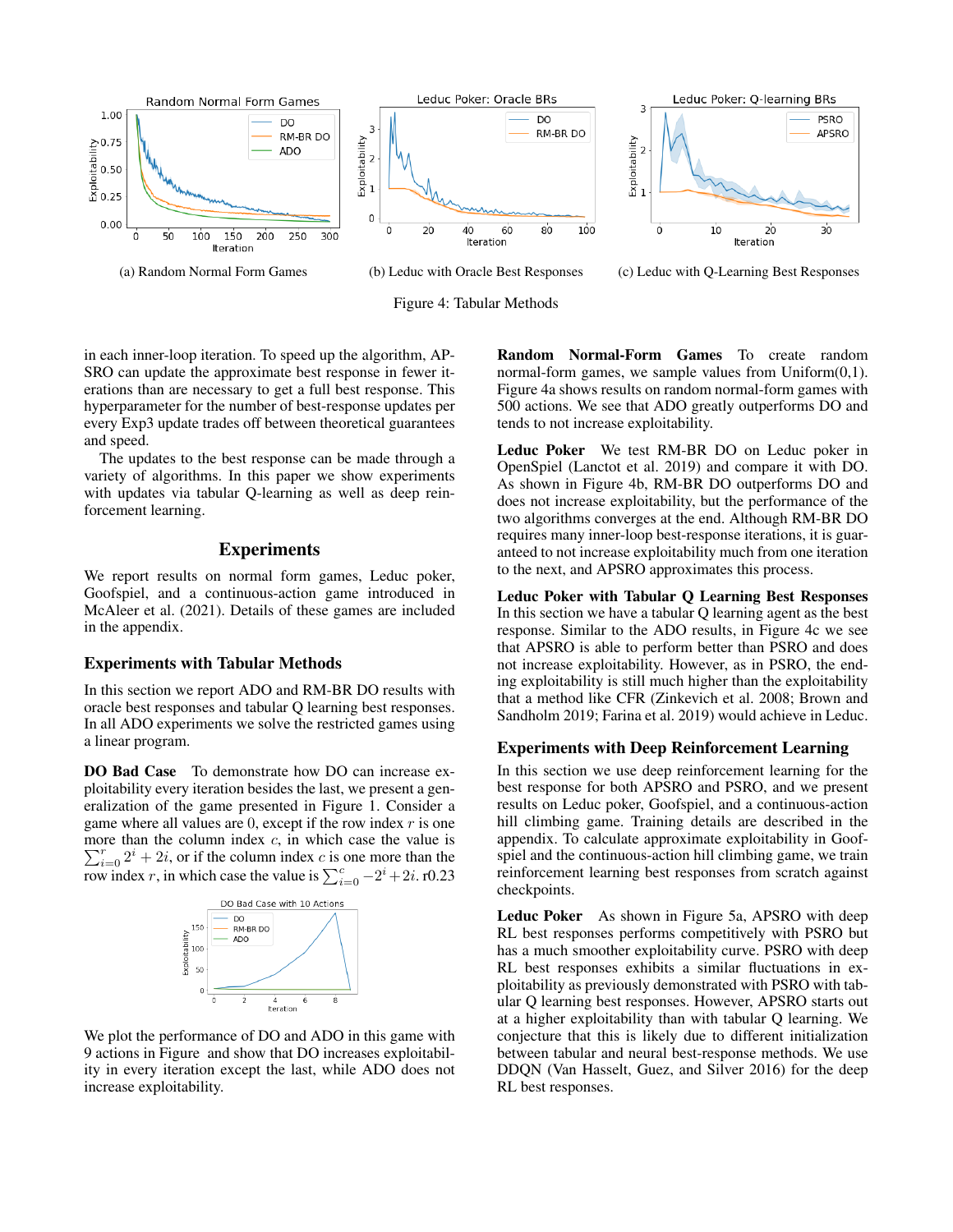

Figure 5: Deep RL Methods



Goofspiel We experiment on the standard Goofspiel game in Openspiel (Lanctot et al. 2019) with 13 cards and simultaneous moves. As shown in figure 5b, APSRO with deep RL best responses outperforms PSRO and has a slightly smoother exploitability curve. Goofspiel is a much larger game than Leduc poker, suggesting that APSRO can scale to large games. We use DDQN (Van Hasselt, Guez, and Silver 2016) for the deep RL best response.

Continuous-Action Hill-Climbing Game The 2 dimensional continuous-action hill-climbing game was introduced in (McAleer et al. 2021) as a simple continuousaction game where PSRO performs relatively poorly. As shown in Figure 5c, PSRO indeed increases exploitability many times and does not reach the same exploitability as a random initialization until roughly 5,000,000 episodes. Conversely, APSRO rarely increases exploitability and stays below PSRO throughout the entire experiment. We use PPO (Schulman et al. 2017) for the deep RL best response.

### **Discussion**

We introduced ADO, a modification of DO that does not increase exploitability much from one iteration to the next. We also introduced RM-BR DO, a modification of ADO that finds the least exploitable restricted distribution via a noregret procedure. Finally, we introduced APSRO, a procedure that approximates ADO but can handle reinforcement learning best responses. As shown in our experiments, ADO and RM-BR PSRO outperform DO on normal form games and APSRO outperforms PSRO on Leduc poker. Existing approaches to improving PSRO could potentially be combined with our method (McAleer et al. 2021; Balduzzi et al. 2019; Smith, Anthony, and Wellman 2021; Feng et al. 2021; McAleer et al. 2020; Wright, Wang, and Wellman 2019).

Regarding worst-case convergence time, it is known that some games could have long sequences of subgames, even when the unrestricted subgames are fully solved (Hansen, Miltersen, and Sørensen 2008). This issue is a potential problem for both ADO and DO. How one could reduce the size of these worst-case sequences is still an open question, and an interesting direction for future work.

One downside of ADO compared to DO is that it requires best responses to be novel best responses, and can get stuck at high exploitability if best responses are not chosen to be novel. This could pose a problem in APSRO, where finding novel best responses could be difficult. One possible method to encourage novelty would be to include a diversity reward for the BR.

#### References

Auer, P.; Cesa-Bianchi, N.; Freund, Y.; and Schapire, R. E. 1995. Gambling in a rigged casino: The adversarial multiarmed bandit problem. In *Proceedings of IEEE 36th Annual Foundations of Computer Science*, 322–331. IEEE.

Balduzzi, D.; Garnelo, M.; Bachrach, Y.; Czarnecki, W.; Perolat, J.; Jaderberg, M.; and Graepel, T. 2019. Open-ended learning in symmetric zero-sum games. *International Conference on Machine Learning (ICML)* .

Brown, N.; and Sandholm, T. 2019. Solving imperfectinformation games via discounted regret minimization. In *Proceedings of the AAAI Conference on Artificial Intelligence*, volume 33, 1829–1836.

Farina, G.; Kroer, C.; Brown, N.; and Sandholm, T. 2019. Stable-predictive optimistic counterfactual regret minimization. In *International conference on machine learning*, 1853–1862. PMLR.

Feng, X.; Slumbers, O.; Yang, Y.; Wan, Z.; Liu, B.; McAleer, S.; Wen, Y.; and Wang, J. 2021. Discovering Multi-Agent Auto-Curricula in Two-Player Zero-Sum Games. *Advances in Neural Information Processing Systems (NeurIPS)* .

Hansen, E. A.; Bernstein, D. S.; and Zilberstein, S. 2004. Dynamic programming for partially observable stochastic games. *Conference on Artificial Intelligence (AAAI)* .

Hansen, T. D.; Miltersen, P. B.; and Sørensen, T. B. 2008. On Range of Skill. *Conference on Artificial Intelligence (AAAI)* .

Hart, S.; and Mas-Colell, A. 2000. A simple adaptive procedure leading to correlated equilibrium. *Econometrica* 68(5): 1127–1150.

Johanson, M.; Bard, N.; Burch, N.; and Bowling, M. 2012. Finding Optimal Abstract Strategies in Extensive Form Games. In *Conference on Artificial Intelligence (AAAI)*.

Jordan, P. R.; Schvartzman, L. J.; and Wellman, M. P. 2010. Strategy exploration in empirical games. In *9th Interna-*